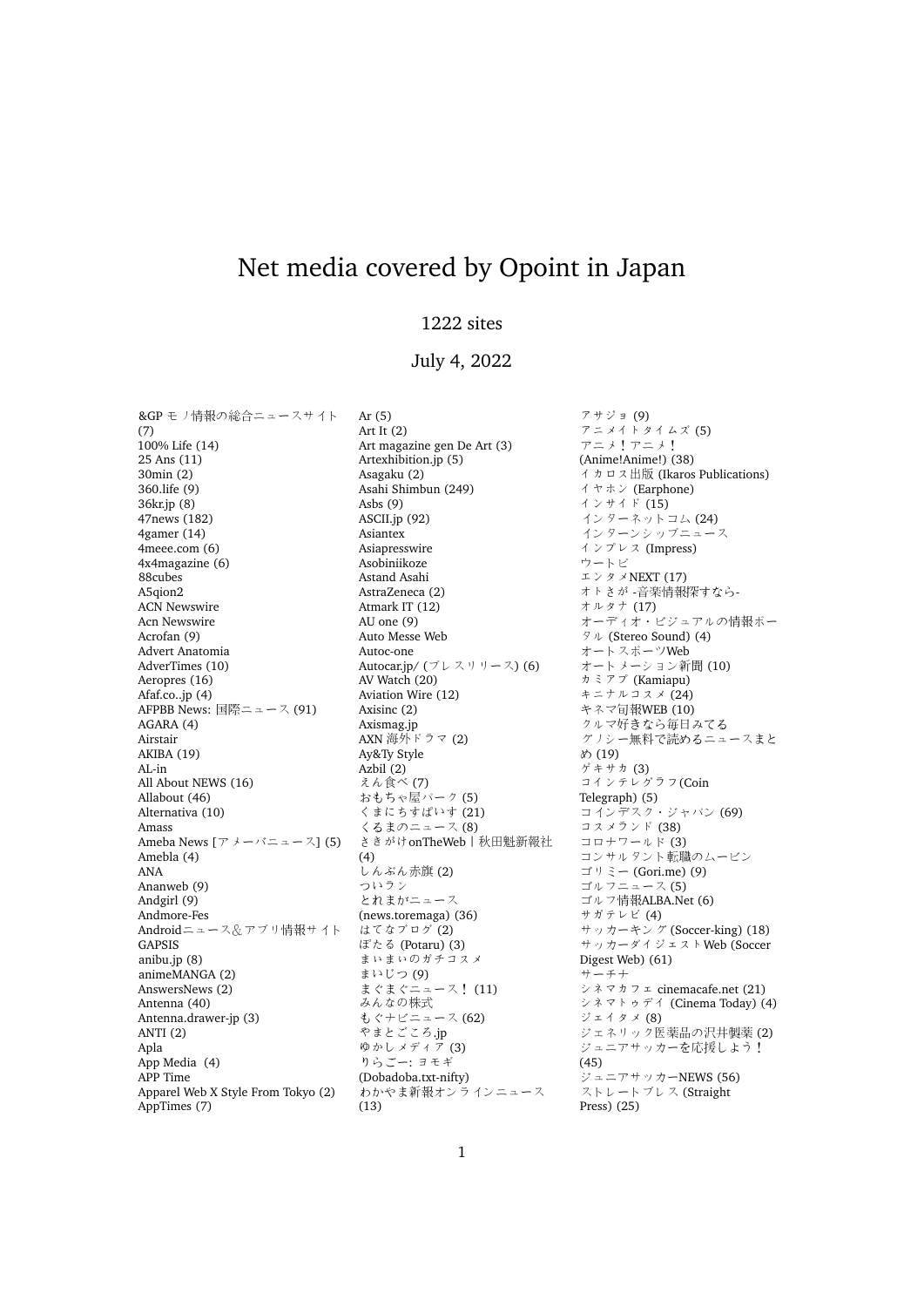スポニチ Sponichi Annex (13) スポーツ報知 (13) スマホ&モバイルクーポン最新情報 ゼロファーストデザイン・ (Zero First Design) (2) ソーシャルゲームインフォ (Social Game Info) (38) タウンニュース (44) タケダ健康サイト タワーレコードオンライン (Tower.jp) (29) ダイヤモンド・チェーンストア・オ ンライン (プレスリリース) (ブログ ) (22) ダンミ (23) ダ・ヴィンチニュース (Da Vinci News) (9) チェッカーズ! *・*<br>チャリティニュース テレビドガッチ デイリースポーツ (Daily sports) (21) デイリーニュースオンライン (10) デイリー新潮 (13) デジカメ Watch (18) デジタルビジネスを加速する専門情 報サイト IT Leaders (3) トウシル (30) トップギア・ジャパン (2) トヨタ自動車株式会社公式企業サイ ト (2) トラベル Watch (Travel Watch) (12) トラベルボイス(Travel voice) (30) トリセツ (Triceps) トレンドニュース トレンド総研 (10) トーキョー女子映画部(Tokyo Women's Film Club) (9) ニコニコニュース (Smiling News) (42) ニッケイ新聞 (15) ニュース (60) ニュースエコー岩手放送 ネタとぴ ネットショップ担当者フォーラム ネットベンチャーニュース ハリウッドニュース (Hollywood News) (6) バスケットカウント (7) バスケットボールキング (10) ビジネス+IT (39) ファインドスターインターネットビ ジネスニュース ファッショントレン(Fashion Trend) ファナック株式会<sup>社</sup> (FANUC CORPORATION) ファミ通.com (36) フジテレビ (8) フジテレビュー!! (13) フットボールチャンネル (24) フロントロウ (Front row) (8) ブリヂストンケミテ ((Bridgestone-bsct) (6)

ブルーバックスアウトリーチ プレイステーション (Playstation) プレスリリース/ニュースリリース配 信サービス (Atpress) (38) ベストカーWeb (14) ベースボール・マガジン社(Baseball Magazine Company) (2) ペイメントナビ (Payment Navi) (4) ボクシルSaaS (2) ママスタセレクト マーケメディア (3) ミドルエッジ (14) ムビッチ(Mubich) (12) メディア・パブ – Seesaa ブログ ヤマハ株式会<sup>社</sup> (Yamaha Corporation) (2) ライフハッカー (Life hacker) (54) ラグビーリパブリック (30) リアルエコノミー (27) リアルコスメ (2) リアルライブ (Npn) (11) リファイドニュース (Rifaido News) (9) レスポンス ロケットニュース24 (10) ロボスタ (7) B-dot (6) baila.hpplus.jp (21) Banger (7) Barclay Global Biz (4) BARKS (9) Baseball Gate (29) BASEBALL KING (18) Baseball.JP (6) Bbs4 sekkaku (2) BCI (4) **BCN** Beauty Coffret (6) Beauty Library BEST TIMES  $(\nless 75)$  (7) Best Worst Bg-mania (8) Biglobe (85) BIGLOBE Beauty (3) Bijinhyakka Billboard JAPAN BITDAYS Biteki (9) Bitpress (12) **Bittimes** Biz Japan Biz Ocean (3) Biz-journal (32) BizHint (5) Bizloop Blog of Mobile Blog.seesaa Blogos Bloomberg.co..jp (9) Boehringer-ingelheim.jp Boq.jp (3) BoxMob

Bp-Affairs (11) BQJ <sup>商</sup>智謀略 Bridgestone BRUDER (7) Brutus.jp (5) Bunshun (26) Business Insider (23) Business Network (43) BusinessItem CallCenter-Japan (2) Cancam.jp Card Wave Online カードウェーブ CAREER HACK  $(7 \Box 7)$  (10) Career Incubations CARGO Carview (99) Casabrutus (9) Cazual (8) Cchan (26) CCIFJ (14) CD Journal (9) ch.nicovideo.jp Challenged-info (10) Changefashion.net (4) Chem-Bio Informatics Journal Chemical and Pharmaceutical Bulletin (2) cheval-legal.com chiba (18) Chibanippo (11) Chu Bun (3) Chugoku Shimbun (9) Chunichi (67) CIA Movie News (39) Cinema Quest (2) Cinra (4) Classy (30) Clicccar.com (8) Cloud Watch (16) Clubberia (4) Cluel CNN (17) COCONUTS (3) Cocotte (7) Coin Choice CoinPost (46) Coliss Comptiq Cool Trans COPD-jp.com Corriente (33) Cosme (4) Cosmelounge (3) Cosmopolitan (14) Courrier Jappon (41) Creativeman (2) Creatorzine (4) Croissant-online (19) Crypto Times (18) Cube News (4) Cyzo Woman (13)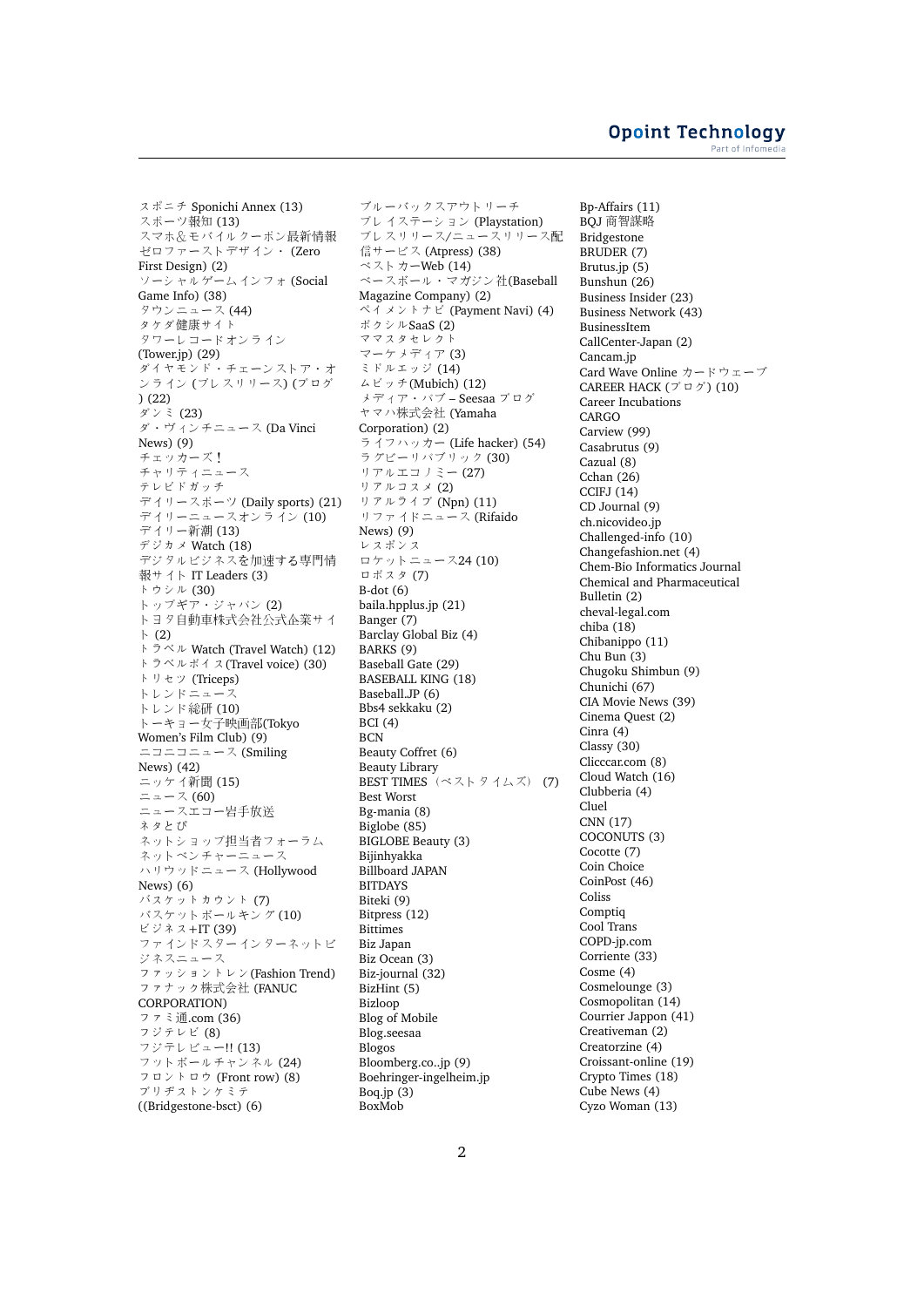烏丸経済新聞 (Karasuma economy newspaper) 無料ニュースリリース (Free News Release) <sup>熊</sup>本日日新聞 (3) 現代ビジネス (Gendai Business) (40) 産経デジタル (2) 碧き流星 (Blue Meteror) 社会福祉法人恩賜財団済生会 神戸新聞社 (28) 神戸新聞NEXT (17) 福岡ふかぼりメディアささっとー 福島民友新聞社みんゆうNet (29) 福島民報 (9) 窓の杜 (16) 競馬ヘッドライン (13) 総務省 (4) 繊研plus (14) 美オタプロジェクト (10) Daiichisankyo-hc.co..jp Daily Dairy Dairy Man (2) Dairyjapan (3) Darley (2) Dc.Dengeki.Com (3) Delaymania (14) Dempa-digital.com (14) Dempa.co..jp Dengekionline.com (8) Denki Shimbun (電気新聞ウェブサイ ト) (5) Denpa (9)  $\widetilde{\mathsf{DEPACO}}(\tilde{\mathcal{T}}^{\,\prime\,\prime}\,\tilde{\mathbb{Z}}\,)$ Diamond (65) Dietclub (6) Digiday <sup>日</sup>本版] (6) Digimarjob.com (3) Digital Life Innovator (12) DIGITAL X(デジタルクロス) Digitalpr (15)  $DIME(20)$ DisasteGoods Disney Official (12) Doctor Trust News (22) Domani (32) Doope (9) Dot Asahi (12) Double Eagle Golf **DPost** Dream News (2) DRESS Driver web (12) Droptokyo Dtimes (32) Dual (Japan) (2) E Payments Magazine (Japan) (4) E-Begin (6) E-tkb.com Ebara Eco News EconomicNews (エコノミックニュー ス) (9)

ECzine (18) EDN Japan (15) EdTechZine(エドテックジン) (12) EFinancialCareers Japan (2) Eic (14) Eiga.com (50) Elle Deco Jp (114) Elle Girl (14) eltha (22) Embassy of Japan in the UK (2) Emomiu (7) ENCOUNT (25) Engadget <sup>日</sup>本版 (3) Entame Plus (21) EnterpriseZine (9) Entertainment week (エンタメウィー ク) Erca.go.jp (4) Esquire Japan (6) EStart (13) Euro-car (10) Every day clean (13) Excite (146) Eyescream (9) 週刊BCN+ (5) 選挙ドットコム (2) 酔いどれオヤジのブログwp (Minatokobe) (46) 自動運転ラボ (30) 花椿 <sup>茨</sup>城新聞 (2) 集英社のスポ(Shueisha's sports) (50) 音楽業界総合情報サイト (4) 衆議院トップページ 装苑ONLINE (18) 食品産業新聞社ニュース(Food Industry News) (14) 西日本新聞 : <sup>九</sup>州のニュー<sup>ス</sup> (35) 訪日ラボ(Honichi) 読売テレビ (ytv) (10) 高島屋 (6) 鴎庵 (Ouguan) 鹿島建設株式会社 龍さんのプログ <sup>農</sup>業協同組合新聞 (15) Fabcross (12) Facenavi Fashion Latte (7) Fashion Network JP (11) Fashion Press (2) Fashion Snap (6) FashionHeadline Fashionnews.jp Favor life (2) Feerie.jp Feric (7) Ferret (2) FH (English) FHS Filipino Japanese Journal (7) Filmarks (3) Fine Play

Fineboys Online (10) Fintech Journal Japan Fly Magazine FlyTeam (2) FNMNL Fnn.jp (111) Foods Channel (8) Football-zone.net (96) Footballista (7) Forbes JAPAN (10) formula1-data.com forRide(フォーライド) (11) Forza Style (14) FrontStyle Fudge (7) Fuji Electric Fujitaiin.net Fukuishimbun (29) Fukujuji.org Full-count (68) FX羅針盤 (9) FYTTE (6) Gadgetsnews.link Gaishishu Katsu (2) Gaishoku (5) Gala (2) Game (24) Game\*Spark (18) Gamenyus Tokyo (げーむにゅーす東 京) (10) Gamer Life Gamer.ne..jp (11) GameWith (2) Garden-hair (2) Gas Energy News Gasreview.co..jp Gazoo (3) GEETHE (17) Genroq (46) GetNavi web ゲットナビ | 「モノ (19) Getnews (8) Giants (4) Gifunp Giga Park Gihyo (15) Gingerweb.jp (5) Ginzamag.com (9) girl houyhnhnm girlswalker (8) Giseleweb (5) gizmodo.jp (2) Glam Global Honda Global information inc Glocal Mission Times (37) GMIPOST Gold jac.jp Golf Network (2) Goo (56) Goo.ne (14) Good Luck Plus (30)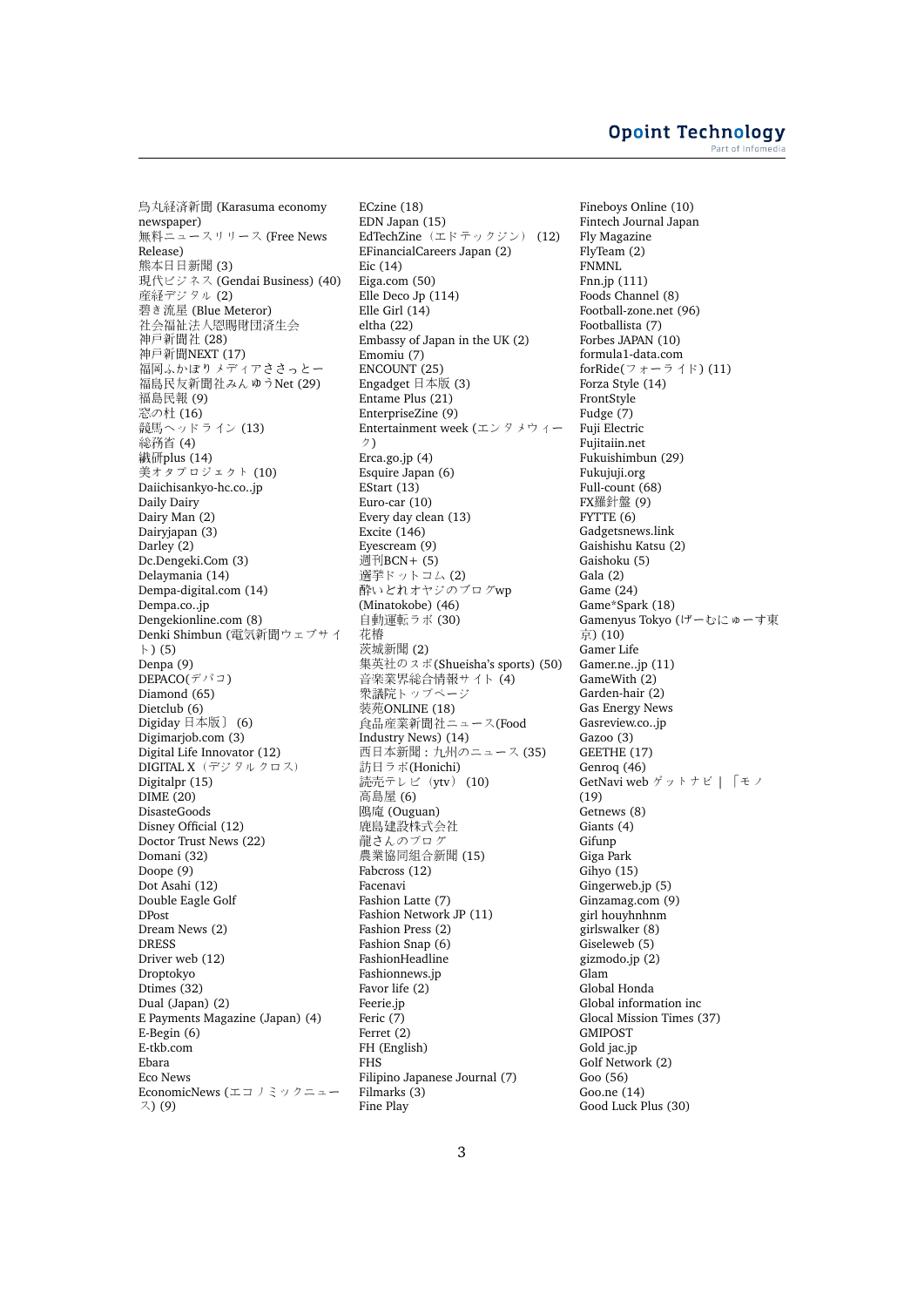goo自動車&バイク (2) GQ Japan (42) Grape (25) Gree ニュース (13) greenz.jp (2) Gressive (6) group.softbank **Gulliver** Gunosy (2) Hakodate Shimbun Hanabun (4) HANJO HANJO (14) Happy Plus (18) Harpersbazaar JP (5) Hatena.ne..jp Haveagood.holiday (2) Health Healthcare.omron.co..jp (4) Helentech (9) HereNow HERS (3) Heterocycles Highsnobiety.jp (6) Hinata (7) Hint-Pot (10) Hirucarri (2) Hitachi (8) Hmv And Books Online (9) hokkaido (2) Hokkaido (17) Hokkoku Shimbun (15) Homai Homes (11) Horiba (2) Hosp.ncgm.go.jp **Hoteres** Houyhnhnm.jp (5) HowTwo  $($ ハウトゥー $)$  (4) HRD HRZine (8) Humming Bird I D I Love Coffee.jp I Voce (2) I'm home (2) Idea-mag IDEAS FOR GOOD (16) IEEJ iflyer ty IGNITE $($ <sup>{</sup>  $\check{$ }  $\check{+}$   $\check{+}$   $\check{+}$   $)$  (13) Impress Inovation Lab Impress Watch (11) indienative (7) Industry (6) Infoseek (17) Instrumental Interior Joho (7) Internationalpress (42) INTERNET Watch (20) Investing.com Japan (37) iodata.jp IoTニュース | IoT NEWS (4)

iPhone Mania (3) Isenp (6) isesaki.lg.jp (11) Ishiimiho isuta.jp (32) Italianity (8) ITmedia (173) ITmedia (18) Iwate Nippo (74) Iza  $(1 + i)$  (20) 사회/지역 (Mindan) 액트무비 뉴스 @S[アットエス] (10) J Prime (7)  $J+PLUS$ ウェブ(11) J-cast (16) J-Money J-town.net (12) JAMA Janic Japan Chemical Daily (8) Japan CNet (15) Japan Design Net (10) Japan Forward (15) Japan IDDM Network (4) Japan Inc Magazine Japan Inside (10) Japan Maritime Daily (18) Japan Metal Bulletin (40) Japan Metal Daily (23) Japan Press (14) Japan Today (25) Japanese Federation of The Deaf (16) Japanese Music Strike Japanese Streets (9) Japan芸能カルチャー研究所 JARN (18) JASDF (3) JBMIA(一般社団法人ビジネス機 械・情報システム産業協会) (3) JBpress (日本ビジネスプレス) (127) Jchere JCN Newswire JCN Newswire JCN Newswire EN JCN Newswire JA (11) jetro.go.jp (10) JFTC (3) Jgs (8) Jica Jiji (155) Jiji Press (7) Jineko JJ (5) Joera (9) Joetsu (10) Joshime.com (12) Jourdan News ジョルダンニュース! (23) Journal Cubocci Joysound Music News

Jp Compass Jprime (3)  $J$ Pubb  $(32)$ JPX 日本取引所グループ (2) Jrs.or.jp JSoccer Magazine (6) JTI Juntendo.ac..jp K&S Music (6) K-PLAZA.com (7) Kabutan (8) Kaden.watch.impress kadode (5) kahoku (45) kai-you.net (9) Kaiji Press KaikeiZine (6) Kakakumag (13) kakimoto arms Kalibora hatenablog.com Kanaloco (18) Kanazawa-med.ac..jp Kankyo News Kankyo-business (9) kantei.go.jp (7) Kateigaho International Edition Kateigaho.com (6) KBC Kei-tai Watch (19) Kenki Shinpou (8) Kensetsu News (10) Kiko network (4) Kinkei Press Knb.ne..jp (2) Kochinews (4) Kodakara.jp/sns/blog (5) Kokusen.Go (2) komachi.yomiuri Koukousei Shinbun online (10) Kstyle (9) KurashiNista Kyodo News (8) Kyodo-d kyodo-pr.co..jp (2) kyodonews Kyojiohno Cocolog-Nifty Kyoto University Kyoukaikenpo.or.jp Lamire Sweets (2) lancers.jp Laser Focus World (4) Lawrence Leak Tokyo (4) leco.tokyo Leon Jp (15) Let's Enjoy TOKYO Lifehacking.jp LIMO (Life & Money) (8) Line News (12) lipps.co..jp (2) Lips (4) Livedoor (47)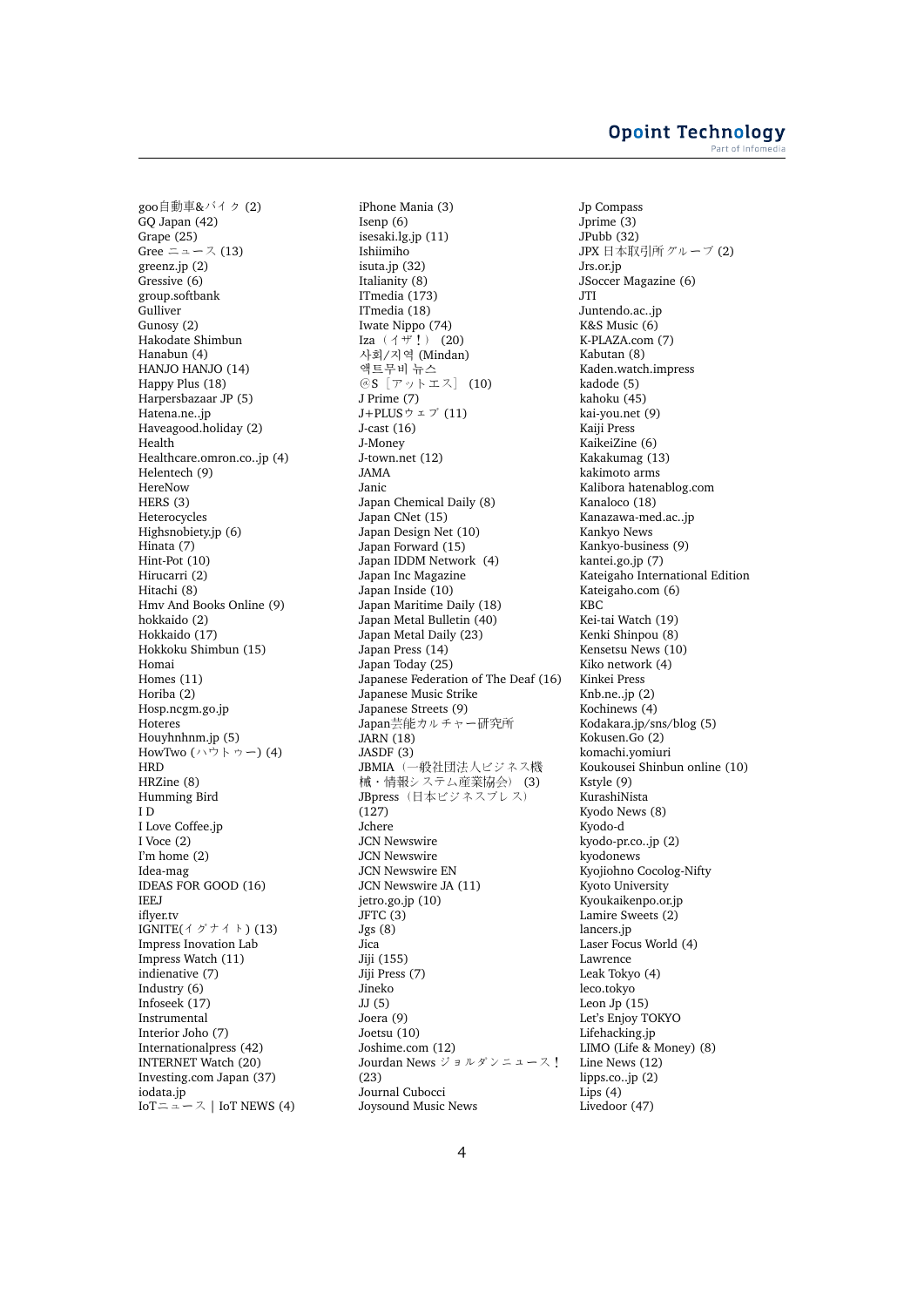Livedoor Blog Lmaga.jp (14) ln-news Lnews (12) LogTube (3) LoKan (5) Loro Lounge.dmm (3) Lulamag.jp (5) LureNews (33) M&A Online (14) Madame Figaro Jp (7) Magacol (9) Magastore MagazineWorld (2) Magmoe Magnolia (2) Mainichi (155) Makou Mamagirl (6) Mantan-Web (25) Mapion (11) maquia.hpplus.jp (49) Marie Claire Market Bitbank (4) MarkeZine (13) Marklines.com Martha Stewart Weddings (5) Mashingup mashup NY (8) Mastered.jp (5) Matsushitayuika (4) Mbp-Japan (48) Media Innovation (14) medical.jiji.com (13) MediSkin (2) meij.or.jp (37) Men's Beauty (24) Men's Ex Jap (6) MEN'S Precious Mens Fashion.jp (2) Mens Fudge (5) Mens Non No (4) Mens.tasclap (9) Mery (11) meti.go.jp (2) Metropolis Japan (7) Mi-mollet (6) Mikiki (13) MimiTV (7) **MINE** Ministry of Internal Affairs and Communications MITSUBISHI ELECTRIC (2) Mitsubishi Heavy Industries (2) Mobcast (6) MobileASCII (4) Modelpress (27) Modern Living (7) Modern Living 日誌 mofa.go.jp (2) Mogura VR (15)

Mom Kat's Notes (14) Monad Monoist Atmarkit (63) MonoOnline Monozukuri News (2) more.hpplus.jp (12) Mori Art Museum Motor Fan (7) Motorsport.com <sup>日</sup>本版 (3) Movie Collection (5) MSN Japan (56) Mujihi (5) mundorecambioytaller.com Music.jpで最新の音楽 (160) MusicVoice (10) MY J:Com (9) MYANMAR JAPON (2) Mybest (2) Mynavi.jp (143) Nagasaki (7) Nagoyatv (2) Nara-np (7) Narinari (2) National Diet Library – Japanese National Institute of Advanced Industrial Science and Technology (4) National Institute of Informatics (3) Navicon (13) NeoL (11) Nerima Economic Newspaper (8) Net Election Netdenjd (17) News Collect (102) News front (3) News On Japan (8) News picks (10) News Post Seven (16) News Prcm (13) news.1242.com (6) news.mixi.jp (11) NewsCafe (24) NewSphere (9) Newstopics (7) Newsweek Japan (16) Nexer (9) Neyagawa NHK WORLD (25) Nicola (2) Nidek Co Ltd (3) Niffty (66) Nihon Ryutsu Sangyo Shimbun Nihon Securities Journal Inc. (11) Nihonkai Telecasting Co (2) Nikkan Fudosan Keizai Tsushin Nikkan Kogyo Shimbun (46) Nikkansports (92) Nikkei (426) Nikkei Asian Review (52) Nikkei Business (6) Nikkei CNBC (3) NIKKEI Financial Nikkei Inc (2)

Nikkei Real Estate Market Report (7) Nikkei4946 Nikkin Web (7) NIMS Nippon (18) Nippon TV News 24 Japan (3) NME Japan (6) Nna  $(4)$ Nnn (12) Noel-media (40) nonno.hpplus.jp (46) Norhy.Way-Nifty Noriko Mitsuhashi Nosweb (12) Note (2) Nuclear-News Number Web (43) Numero TOKYO (9) Nylon Japan (7) Oggi (53) ohbsn (44) Oita Press (14) Okjapan.jp (9) OKMusic (32) OMRON Global (2) Onyourmarks (4) Open-press (33) Openers (11) Oricon News (29) OSDN Magazine (10) Oshiete1.goo Otakei Otakuma おたくま経済新聞 (20) Otha Publications (2) OVO (15) PC Watch (4) PC-Webzine (12) Peaks Pen Perk Magazine (6) Pet Benesse Pet happy (15) Petoffice PetWell (6) PEX PHARMA JAPAN (5) phileweb.com (32) Philippine Digest Pioneerdj (2) PJA NEWS (5) Plaza (7) Point House (6) PR Room 你的公關<sup>室</sup> PR Times (9) PR Today Prague Holiday Guide (20) Precious (7) Predge Premiya (10) President Online (8) President.co..jp Pressrelease.internetcom (3)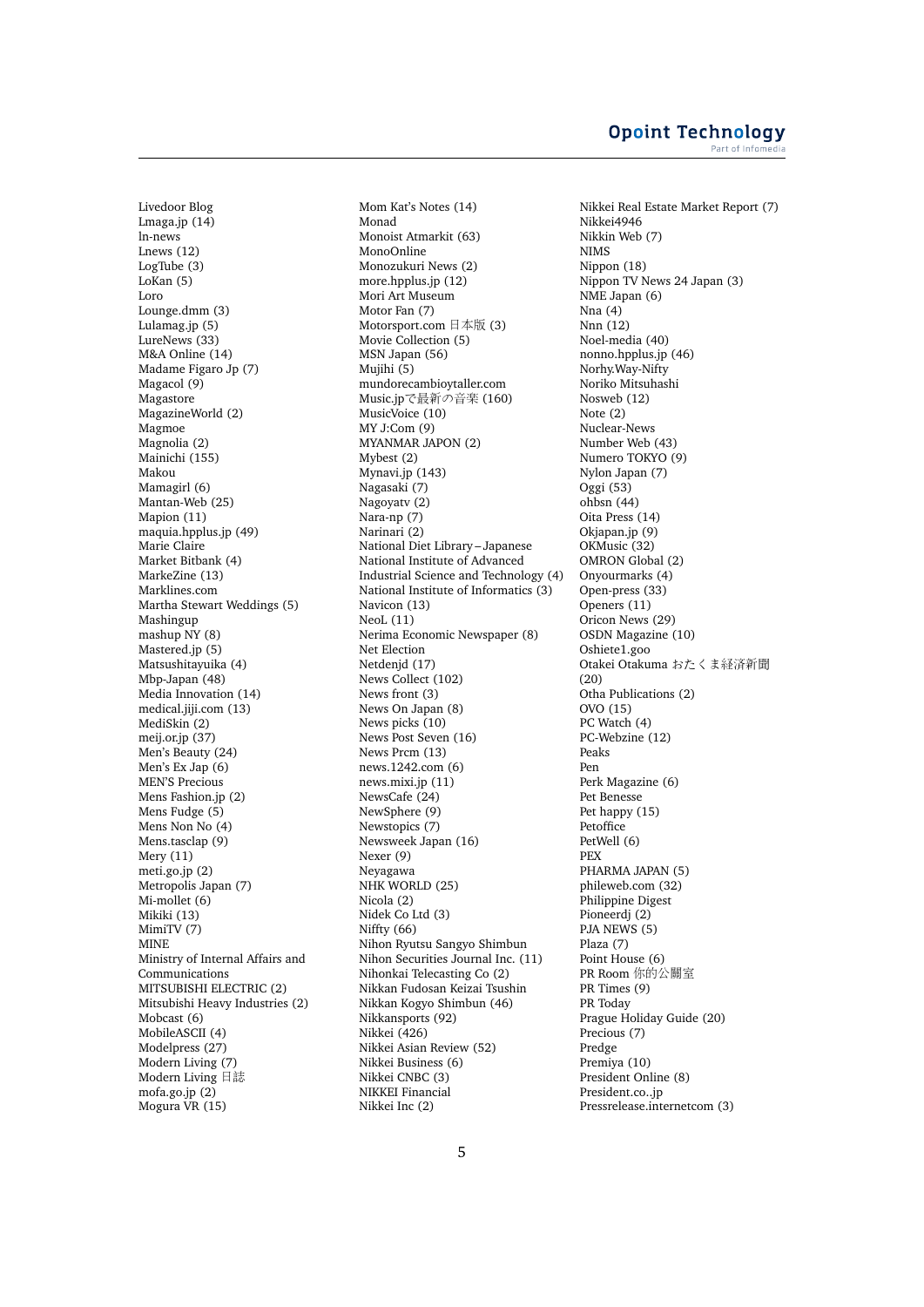Prins Prodism (5) Qetic (2) QLifePro (13)  $Oolv(18)$ QUICK Money World (30) Quickorder Ray-web (9) Rbb Today (27) Real Sound (68) Record China (4) Renaissance Chambara Rental Share Resemom.jp (69) Response (49) Resumica (13) REthink Tokyo (7) Retoy's Web Magazine (4) Retty Reuters (Japan) (111) riemiyata.com rieti.go.jp (7) Rockinon (12) Rolling Stone Japan (7) Rosei.jp (2) RTB square Rudo Web (4) Rugby World Cup Runners Pulse (7) Running Street 365 (15) Runtrip (3) Runtrip Magazine (16) S-MAX Safari Lounge Safari Online Sakae Economic Newspaper (8) Sales Excellence Saleszine (3) Sankei Biz (9) Sankei News(産経ニュース) (77) Sannichi (24) Sanspo (10) Sanyo News (12) Security-Next (6) Seikyo online (17) Seiyakuonlinenews SEM-R Senmon Shinbun (3) Setsubi-To-Kanri Seventeen (3) Seventie Twoは (14) Sheage SHIFT (2) Shinnichi Insurance WEB (11) Shoe Cream (6) SHOES MASTER (3) Shopping is Entertainment! Shotenkenchiku.com Shuchi (7) Shufunotomo (2) Shukyu Magazine (2) Signal.diamond.jp (5)

Silver Magazine (4) Sim Oshiete Singapore Serviced Apartments Sippo (11) Sirabee (8) Skream! (4) SlashGear (5) SMASH (2) Snacks! SNAP! Snkrdunk So-net (2) Soccer Magazine (10) Sony Ai Sony Japan sony.jp (2)<br>SPICE(スパイス (8) Sports Bull Sports Hochi (31) Sputnik Japan (22) Spyder7 (30) SQUARE ENIX GLOBAL StartHome (55) Startup Times (3) Statistics Bureau Steam (2) Stiritz.net Story Web (31) Style Arena (4) Style From Tokyo Stylearena.jp (6) SUMAU (6) SunSirs Suntory (2) Sustainable Japan (5) SUUMOジャーナル (SUUMO Journal) (11) Sweet (2) Switch Online (6) SwTRAS (2) T Japan (7) T-Com News (7) TABIPPO.NET TABIZINE (27) Tadoni Cocolog-Nifty Takeda (4) takumi.air-nifty.com/hidetoshi Tantanpopo.blog taro.org Tarosite TBS NEWS (7) Tdrnavi (5) Techable (23) Techcrunch (38) TechFactory (9) Techtarget Itmedia (65) Tecture Mag (7) Teijin Limited (3) Tennis Classic (11) Tennis Magazine (25) The Answer JP (24) THE BRIDGE (ザ・ブリッジ)

THE BRIDGE/EN (6) The Canon Institute for Global Studies (6) The Cryptocurrency Magazine (5) The Daily Engineering & Construction (9) The Fashion Post The Huffington Post Japan (7) The Japan News (9) The Japan Times Online (51) The Liberty Web The New Order (3) The Rake Japan The River (7) The Ryoko Shimbun (旬刊旅行新聞 ) (36) The Ryukyu Shimpo (12) The Soul of Seoul The Style Insight (3) The-miyanichi (59) Thefirsttimes Them Magazine (5) Think IT (15) this.kiji.is (16) Time Square (4) Timez (10) Tkj (13)  $Tnc(9)$ TOCANA (70) Togetter (7) Tokai Tv (13) Tokion (10) Tokyo Daily News (2) Tokyo Electron Ltd. (3) Tokyo Fashion (8) Tokyo Fashion Diaries TOKYO FRONT LINE (6) Tokyo Np (31) Tokyo Otaku Mode News (10) Tokyo Reporter (35) Tokyo Weekender (21) tokyo-calendar.com (3) tokyoartbeat.com Tokyobanhbao Tokyokeiso Toniguy.co..jp Tontun Hatenablog (10) Topics TopNews (10) TORAY (2) Toshiba TRAICY (19) Trailrunner.jp (8) Transfer Markt Travel Vision (13) Travel.co..jp (2) Traveler (27) Treasure Data PLAZMA (15) TRILL [トリル] (69) Tripadvisor (3) TRIPPING (2) TSUHAN SHIMBUN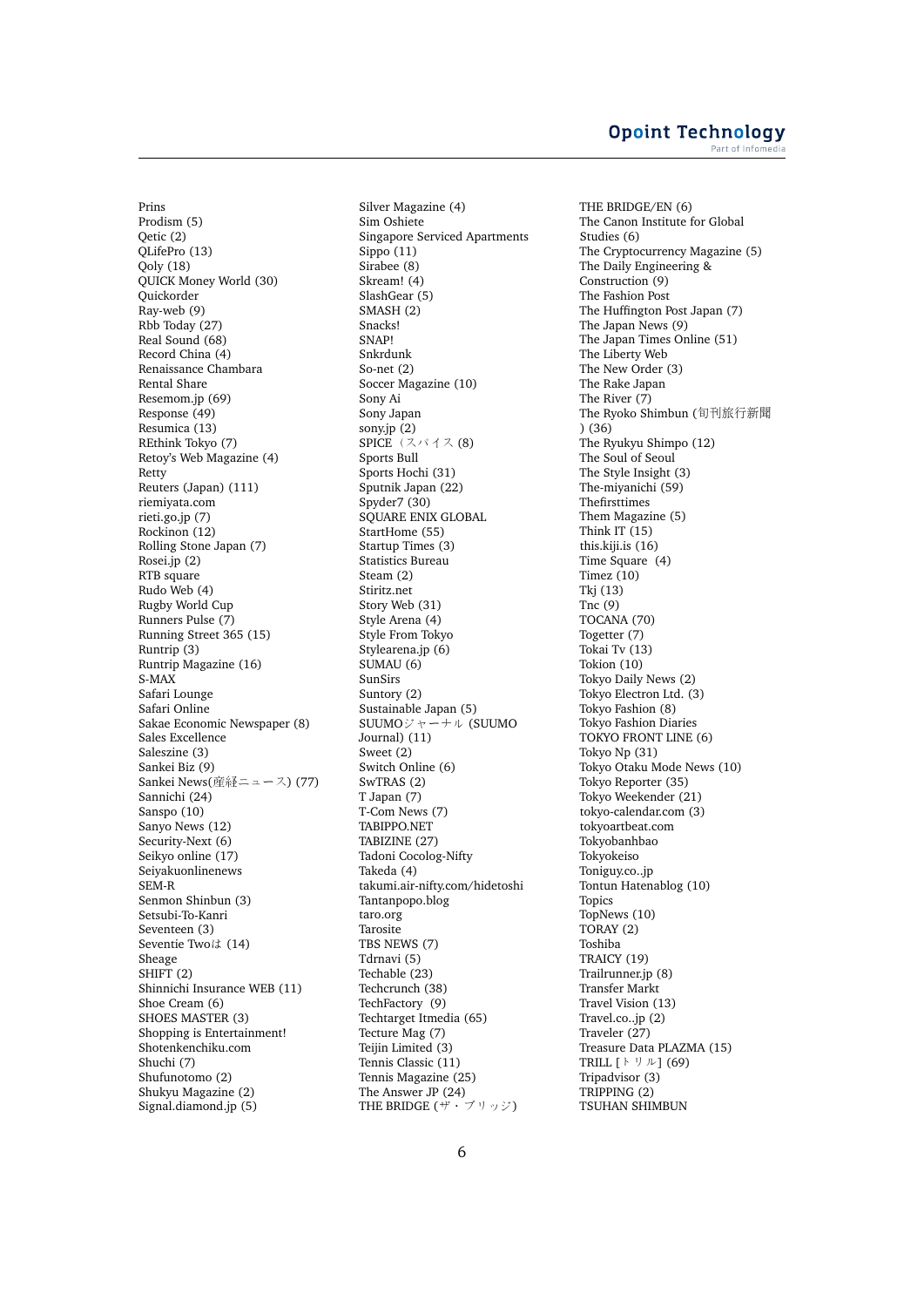Tsushin.tv Tv Aichi Tv Asahi Holdings TV Asahi news (7) TV fan web (5) TV Life Web (5) TV Tokyo (6) Tvi.jp (2) twiggy.co..jp Twinavi (2) U-realm.com (3) Ufer (11) Ultra Soccer (14) un-ami.jp United Nations University (2) Unyoo.jp (25) UOMO Urepia ウレぴあ総研 (78) urquell.timez.jp (17) ValuePress! (11) Venturetimes.jp (4) Verita (9) VERY (3) VETS TECH VF release (2) Via Blog (40) Vice Japan VIETJO (12) Vivi Vogue (11) VOGUE GIRL (7) vpoint.jp VR Inside Walker Plus (16) Warp (3) Waseda University Watch LIFE NEWS (12) Wattention (3) Web Cartop (11) Web Chronos WEB Mr.Bike (3) Web thetv (8) Web-Nile (6) Webike (8) Webronza (32) Web家具新聞 (5) WEDGE Infinity (ウェッジ) (8) Weekly Economist (10) Weekly Energy and Environment weekly.ascii.jp (7) wezzy (137) Wider (3) Winart (4) Winekingdom (2) Wired WirelessWire News With Online (8) Women Excite (28) Wonderland WowKorea (14) Wwdjapan www.afloat.co..jp

www.dab.co..jp www.fsc.go.jp/english/index.html www.kyogokupro.com www.shea.tokyo www.utuwa-hair.com www2.jiia.or.jp Yahoo! Finance (9) Yahoo! Japan (78) Yamagata (4) Yamakei (2) Yamakei online (2) Yokogawa (2) Yokohama Economic Newspaper (9) Yokohama National University Yolo (7) Yomerumo (18) Yomiuri Online (15) Youpouch (8) Yvesbeck wine Zacc Zai Online (18) Zaikei (140) Zakzak (20) Zaza ZDNet Japan (21) Zexy.net zexybaby.zexy.net ZUU online (37) [M] mbdb (モバデビ) [T-SITE] あなたの (2) 全日本民医連 共同網 – Kyodo News (13) <sup>共</sup>同通信<sup>社</sup> (10) <sup>共</sup>同通信PRワイヤ (prw.kyodonews) (4) 内閣府 (5) 出会い系ランキング (Dating Index) 化粧品・コスメ通販のアイビュー ティーストアー (4) <sup>北</sup>欧BOOK (3) 医療・医学ニュース (4) 十勝毎日新聞電子版 (35) 博物<sup>館</sup> (7) 参議院 <sup>号</sup>外NET <sup>茨</sup>木 (11) <sup>号</sup>外NET <sup>草</sup>津・栗<sup>東</sup> (11) <sup>号</sup>外NET 西<sup>宮</sup> (11) 号外NET 豊田市 (11)<br>号外NET 八尾 (11) 号外NET 八尾 (11)<br>号外NFT 出雪市・ 号外NET 出雲市・雲南市 (11)<br>号外NET 黒田区 (11) 号外NET 墨田区 (11)<br>号外NET 守口・門直 <sup>号</sup>外NET <sup>守</sup>口・門<sup>真</sup> (10) 四国新聞社 (26) 国立成育医療研究センター 国内最大級家具サイト TABROOM (2) 大紀<sup>元</sup> (Epochtimes) (36) 大学プレスセンター (2) 姫路の種 (33) 婦人画報の京都 (5) 子育て支援ニュース 宝石広場 (Jewelry Square) 宣伝会議オンライン (2)

宮古毎日新聞 (12) 家電流通の市況を読む (Bcn Retail) (6) 対策を無料ツールで診断! (Seotools) (3) 小野薬品工業株式会社 小児慢性特定疾病情報センター <sup>山</sup>陰中央新<sup>報</sup> (15) 山陽放送岡山・香川 (RSK -Sanyo Broadcasting Okayama, Kagawa) 幻冬舎ゴールドオンライン (12) 広島ホームテレビ (2) 建機ジャーナルOnline (5) 弁護士は実績もものをいいます (Canburada) 徳間書店 (6) 情報科学屋さんを目指す人のメモ (5) <sup>愛</sup>媛新聞Online (5) 投資信託のモーニングスタ (2) 投資信託最新情<sup>報</sup> 文教大<sup>学</sup> (2) <sup>文</sup>永堂出版 <sup>断</sup>食コム 新製品ニュース (News.kakaku) (8) 新公民連携最前線 (99) 新潟日報モア 旅行業界・航空業界最新情報 (2) 日経テクノロジーオンライン (Nikkei Technology Online) (17) 日経BizGate (5) 日经中文网 (Nikkei CN) (8) 日高新報webサイト (14) <sup>日</sup>豪プレス 日刊サイゾー (40) 日刊SPA! (10) <sup>日</sup>刊工業新聞<sup>社</sup> (2) 日曜ア <sup>日</sup>本食糧新聞 (33) <sup>日</sup>本年金機<sup>構</sup> <sup>日</sup>本最新動態電子雜誌<sup>|</sup> <sup>日</sup>本旅<sup>遊</sup> 日本気象協会 (21) 映画スクエア 映画ナビ 時計・メガネ・宝石 TAKADA 晋遊舎ONLINE (Shinjuku ONLINE) (5) 月バス.com (20) 東スポWeb (49) 東奥日報 (82) 東洋経済オンライン | 新世代リーダ ーのためのビジネスサイト (32) 東京商工リサーチ (3) 松戸つうしん (ブログ) (6) 枚方つーしん (56) 柴田書<sup>店</sup> (2) <sup>株</sup>式会社想<sup>研</sup> (Soken-inc) (3) <sup>株</sup>式会社フィガロ <sup>株</sup>式会社ヘッドライン (13) 株式会社週刊つりニュース (33) 株式会社外食産業新聞社 (45)